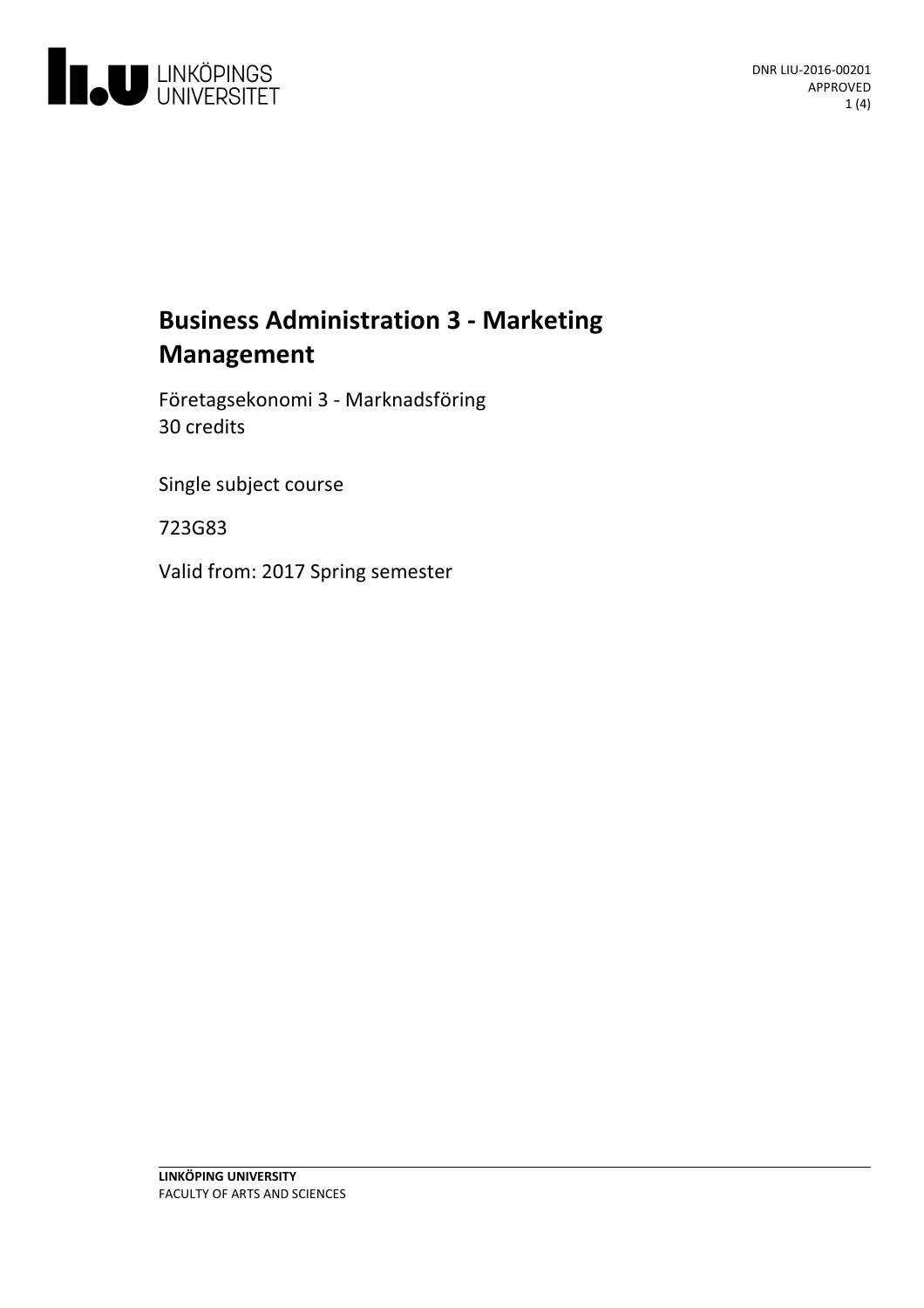| Determined by                                             | <b>Main field of study</b>                      |                                      |
|-----------------------------------------------------------|-------------------------------------------------|--------------------------------------|
| The Quality Board at the Faculty of<br>Arts and Sciences  | <b>Business Administration</b>                  |                                      |
| Date determined                                           | Course level                                    | <b>Progressive</b><br>specialisation |
| 2016-06-17                                                | First cycle                                     | G2E                                  |
| <b>Revised by</b>                                         | Disciplinary domain                             |                                      |
|                                                           | Social sciences                                 |                                      |
| <b>Revision date</b>                                      | Subject group<br><b>Business Administration</b> |                                      |
|                                                           |                                                 |                                      |
| <b>Offered first time</b>                                 | Offered for the last time                       |                                      |
| Spring semester 2017                                      |                                                 |                                      |
| <b>Department</b>                                         | Replaced by                                     |                                      |
| Institutionen för ekonomisk och<br>industriell utveckling |                                                 |                                      |

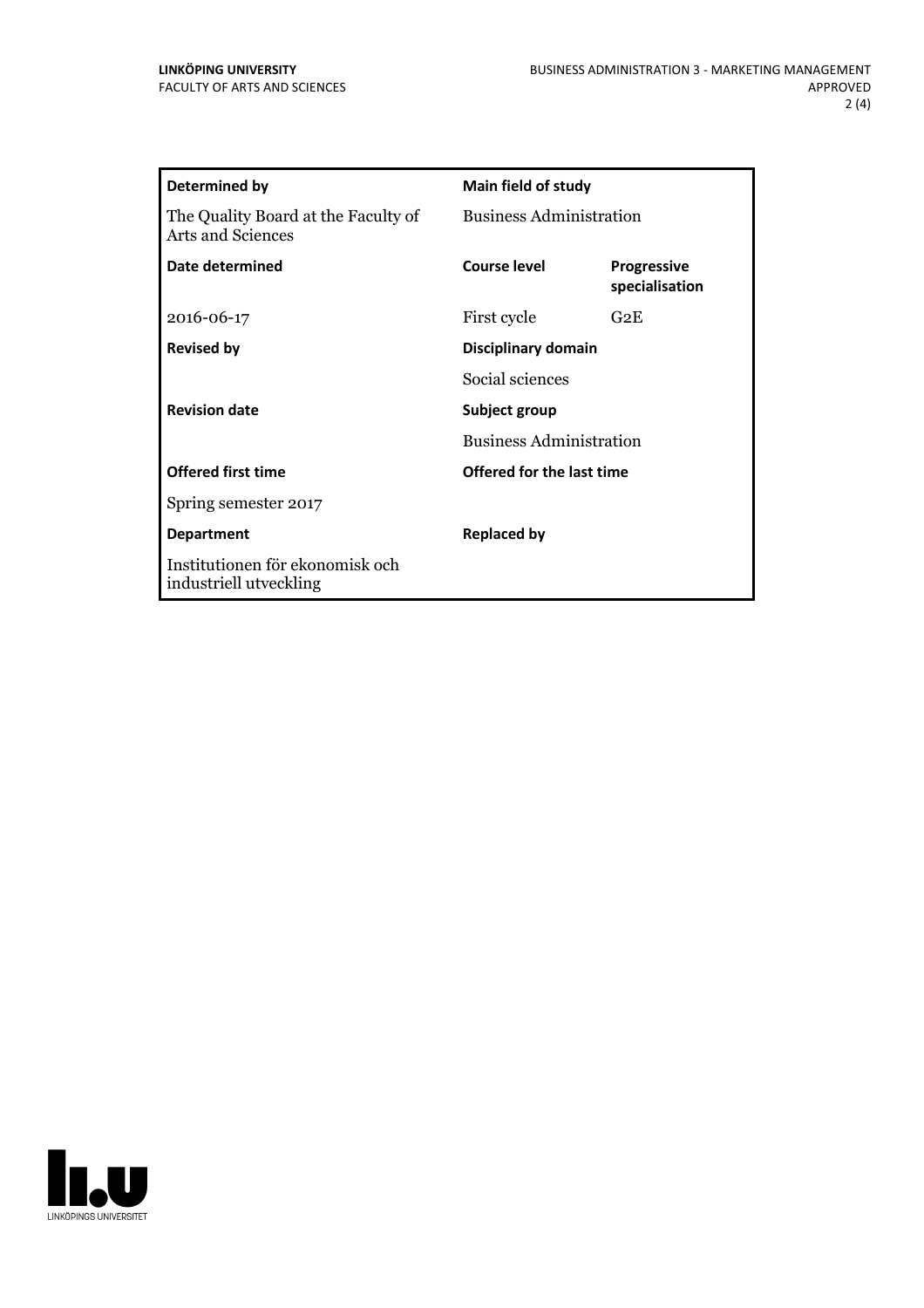### Entry requirements

- 60 ECTS credits in Business Administration, with a minimum of 52,5 ECTS credits passed including <sup>a</sup> course in research methods of 7,5 ECTS credits, or equivalent
- English corresponding to the level of English in Swedish upper secondary education (English 6/B) (Exemption from Swedish)

### Intended learning outcomes

On completion of the course, the student should be able to:<br>- demonstrate advanced knowledge of business administration models and business administration theories

- apply the acquired knowledge to current problems in marketing management - critically analyse economic conditions and development tendencies

- 
- independently plan and carry out <sup>a</sup> scientific work in marketing management critically review and discuss <sup>a</sup> scientific work in marketing management
- 

# Course content

This course consists of three parts. The first part, Marketing and Consumer Behaviour 7,5 credits, introduces students to marketing and consumer behavior. Central in the course is the process and activities consumers engage in when acting on today´s markets e.g., selecting, purchasing, using, evaluating, and disposing products and services. At the core of consumer behavior is the study of how the world is influenced by the actions of marketers and the understanding of the wider role of consumers, consumption culture and consumerism in today's world.

The second part, Service Management and Marketing 7,5 credits, introduces students to service management and marketing. The focus of the course concerns how firms can co-create value with their customers to provide unique customer experiences. In addition the course covers topics such as new service development, service quality, service recovery and the use of different market channels. The core of service is the interaction between customers, employees and the service scape and the different roles that both customers and employees can adopt.

The last part of the course consists of the preparation and completion of a bachelor thesis, 15 credits.

# Teaching and working methods

The teaching takes the form of lectures and seminar exercises and in the last module, essay tutoring. The students should also study independently. Language of instruction: English